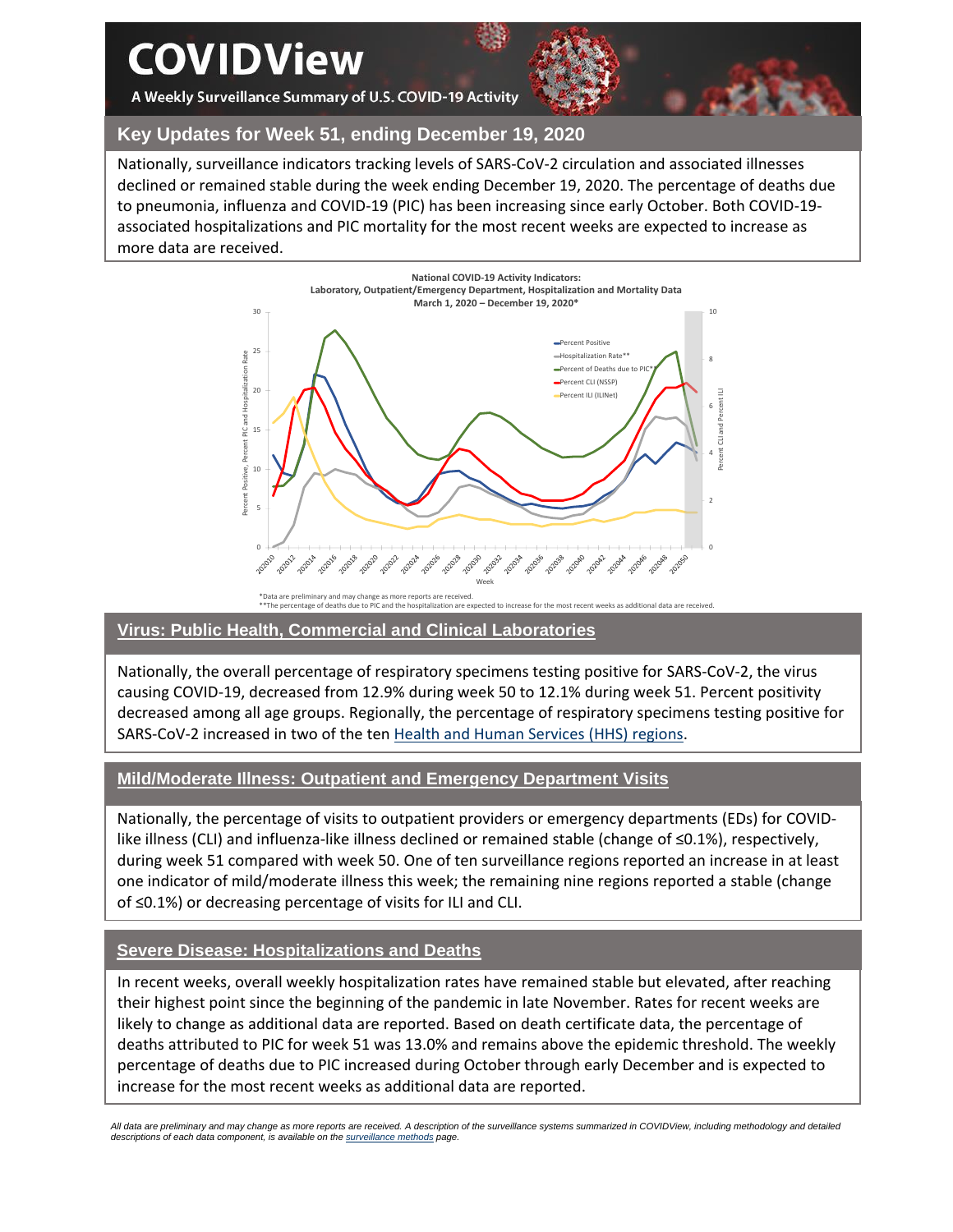### **Key Points**

- o Nationally, surveillance indicators tracking levels of SARS-CoV-2 circulation and associated illnesses declined or remained stable during week 51 compared with week 50.
	- o At least one indicator used to monitor COVID-19 activity increased in three regions (Regions 2 [New Jersey/New York/Puerto Rico], 6 [South Central], and 9 [South/West Central]) during week 51 compared with week 50. The remaining seven regions reported a decreasing or stable level of SARS-CoV-2 virus circulation and mild/moderate illness during week 51.
- o The overall cumulative COVID-19-associated hospitalization rate through the week ending December 19, 2020, was 313.3 hospitalizations per 100,000 population.
	- $\circ$  Overall weekly hospitalization rates reached their highest point at 16.7 per 100,000 during the week ending November 21, 2020 (MMWR Week 47) and have remained elevated but stable since that time. Hospitalization rates for the most recent weeks are likely to change as additional data are reported for those weeks.
	- o The cumulative age-adjusted hospitalization rates for Hispanic or Latino persons, non-Hispanic American Indian or Alaska Native persons, and non-Hispanic Black persons were approximately 3.6, 3.5, and 3.1 times those of non-Hispanic White persons, respectively.
- $\circ$  The percentage of deaths due to PIC has been increasing since the beginning of October and has exceeded the percentage of deaths due to PIC observed during the summer peak. Data for the most recent two weeks currently show a decline, but that is likely to change as additional death certificates are processed.
- $\circ$  Estimates from previous weeks are subject to change as data are updated with the most complete data available.

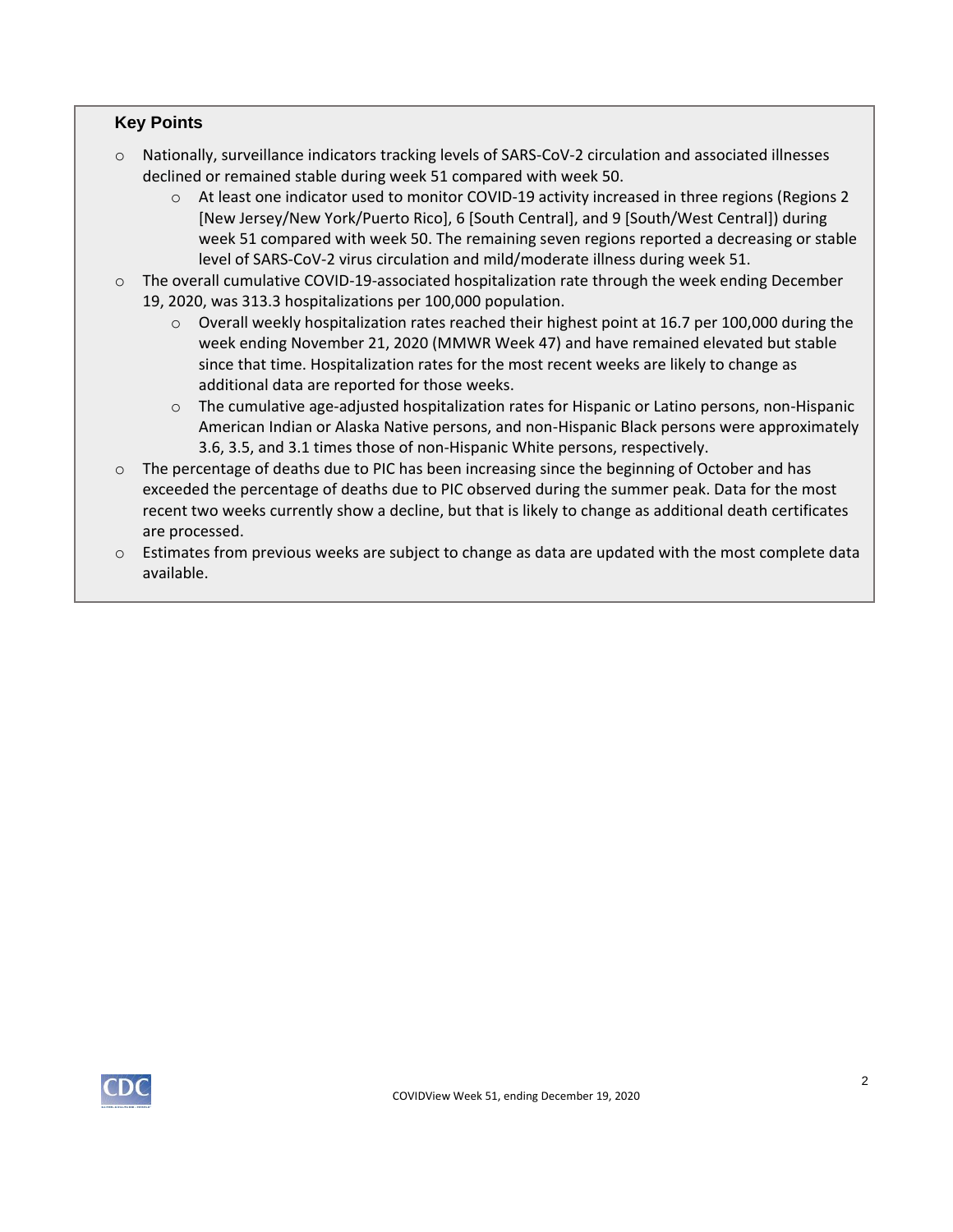#### **U.S. Virologic Surveillance**

Based on data reported to CDC by public health laboratories and a subset of clinical and commercial laboratories in the United States, 94,163,675 specimens were tested for SARS-CoV-2 using a molecular assay since March 1, 2020. The percentage of specimens testing positive for SARS-CoV-2 each week, based on week of specimen collection, are summarized below.

Nationally, during week 51, of 3,098,030 specimens tested for SARS-CoV-2 for diagnostic purposes, 376,034 (12.1%) were positive. This is a decrease compared with week 50, during which 12.9% of specimens tested were positive. The percentage of specimens testing positive decreased among all age groups.



\*Note: Different laboratory types came on board with testing during different weeks. This graph includes public health laboratory data beginning in week 10, clinical laboratory data beginning in week 11, and commercial laboratory data beginning in week 14.

The percentage of specimens testing positive for SARS-CoV-2 increased in two regions (Regions 6 [South Central] and 9 [South West/Coast]) during week 51 compared with week 50; the remaining eight regions reported a decrease in percentage of specimens testing positive.

#### **Additional virologic surveillance information:** [Surveillance Methods](https://www.cdc.gov/coronavirus/2019-ncov/covid-data/covidview/purpose-methods.html#virologic)

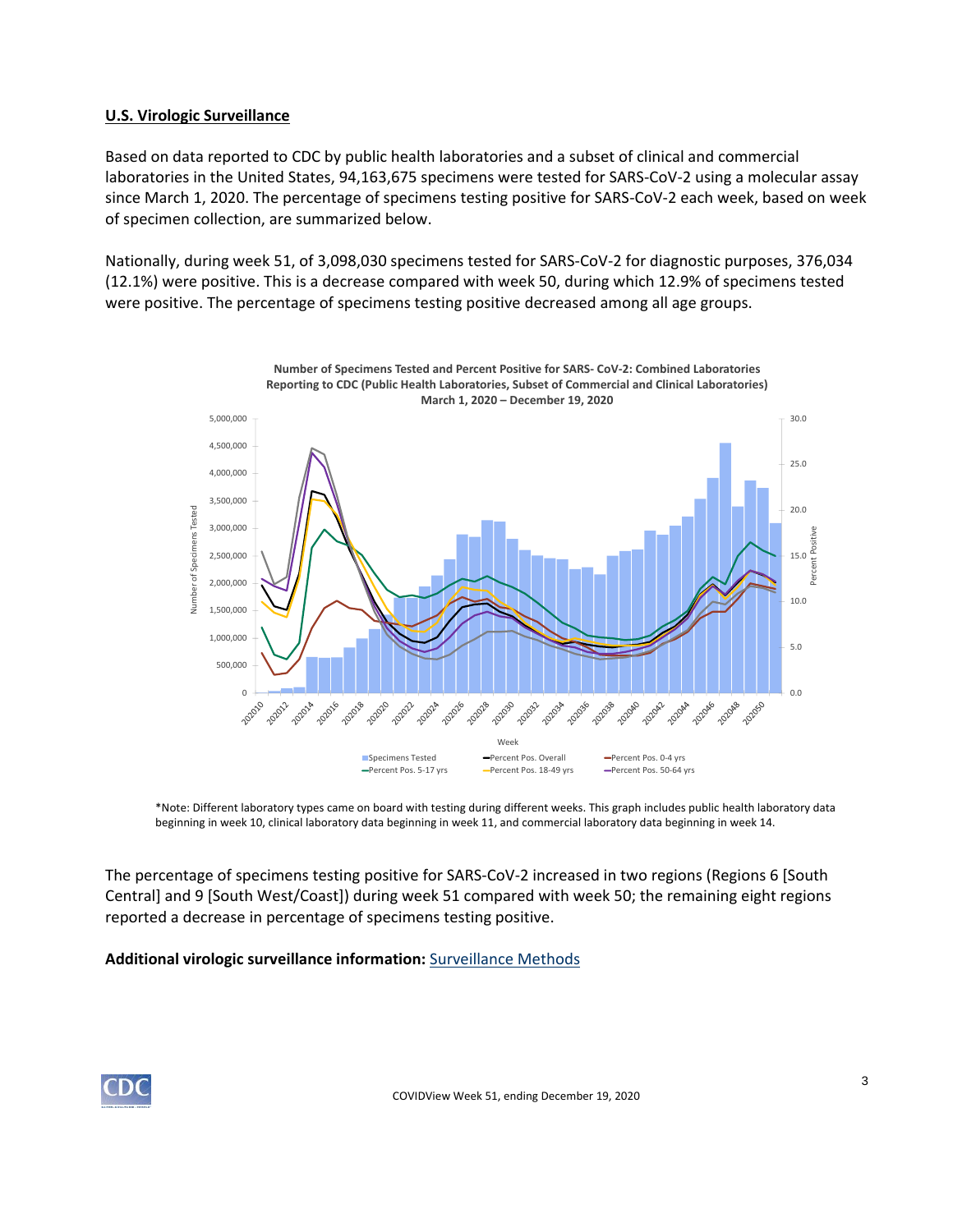#### **Outpatient/Emergency Department Illness**

Two syndromic surveillance systems, the U.S. Outpatient Influenza-like Illness Surveillance Network (ILINet) and the National Syndromic Surveillance Project (NSSP), are being used to monitor trends in outpatient and emergency department (ED) visits that may be associated with COVID-19 illness. Each system monitors activity in a slightly different set of providers/facilities and uses a slightly different set of symptoms that may be associated with SARS-CoV-2 virus infection. ILINet provides information about visits to outpatient providers or emergency departments for influenza-like illness (ILI; fever plus cough and/or sore throat) and NSSP provides information about visits to EDs for ILI and COVID-like illness (CLI; fever plus cough and/or shortness of breath or difficulty breathing). Some EDs contribute ILI data to both ILINet and NSSP. Both systems are currently being affected by changes in health care seeking behavior, including increased use of telemedicine and increased social distancing. These changes affect the numbers of people seeking care in the outpatient and ED settings and their reasons for doing so. Syndromic data, including CLI and ILI, should be interpreted with caution and should be evaluated in combination with other sources of surveillance data, especially laboratory testing results, to obtain a complete and accurate picture of respiratory illness.

Nationally, the overall percentages of visits to outpatient providers or EDs for ILI and CLI remained stable (change of ≤0.1%) or declined slightly during week 51 compared with week 50. During week 51, the percentages of ED visits captured in NSSP for CLI and ILI were 6.6% and 1.3%, respectively. This represents a decrease in CLI and a stable (change of ≤0.1%) level of ILI compared with week 50. In ILINet, 1.5% of visits reported during week 51 were for ILI, also remaining stable (change of ≤0.1%) compared with week 50 and below the [national baseline](https://www.cdc.gov/coronavirus/2019-ncov/covid-data/covidview/purpose-methods.html#outpatient) (2.4% for October 2019 through September 2020; 2.6% since October 2020) for the 36<sup>th</sup> consecutive week. This level of ILI is lower than is typical for ILINet during this time of year.



COVIDView Week 51, ending December 19, 2020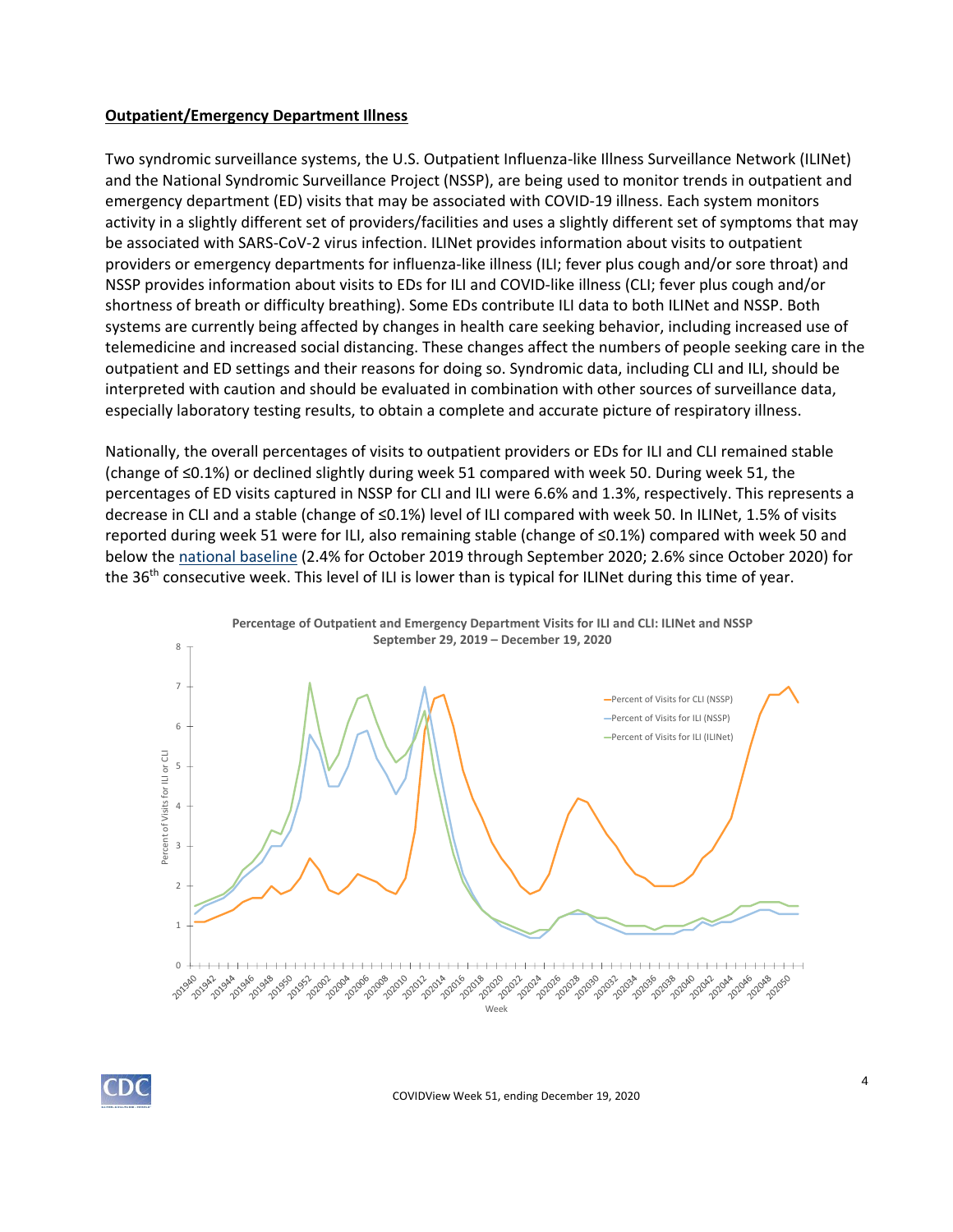The percentages of visits for ILI reported in ILINet increased slightly in week 51 compared with week 50 for those aged 0–4 years and remained stable (change of ≤0.1%) for the remaining age groups (5–24 years, 25– 49 years, 50–64 years, 65 years and older.



On a [regional level,](https://www.hhs.gov/about/agencies/iea/regional-offices/index.html) Region 2 (New Jersey/New York/Puerto Rico) reported an increase in at least one indicator of mild to moderate illness (CLI and/or ILI) during week 51 compared with week 50. The remaining nine regions reported a decreasing or stable (change of ≤0.1%) level of mild to moderate illness. The percentage of visits for ILI to ILINet providers remained below [the region-specific baseline](https://www.cdc.gov/coronavirus/2019-ncov/covid-data/covidview/purpose-methods.html#outpatient) in all regions.

#### **ILI Activity Levels**

Data collected in ILINet are used to produce a measure of [ILI activity](https://www.cdc.gov/coronavirus/2019-ncov/covid-data/covidview/purpose-methods.html#outpatient) for all 50 states, Puerto Rico, the U.S. Virgin Islands, the District of Columbia, New York City and for each core-based statistical area (CBSA) where at least one provider is located. The mean reported percentage of visits due to ILI for the current week is compared with the mean reported during non-influenza weeks, and the activity levels correspond to the number of standard deviations below, at, or above the mean.

The number of jurisdictions at each activity level during week 51 and the previous week are summarized in the table below.

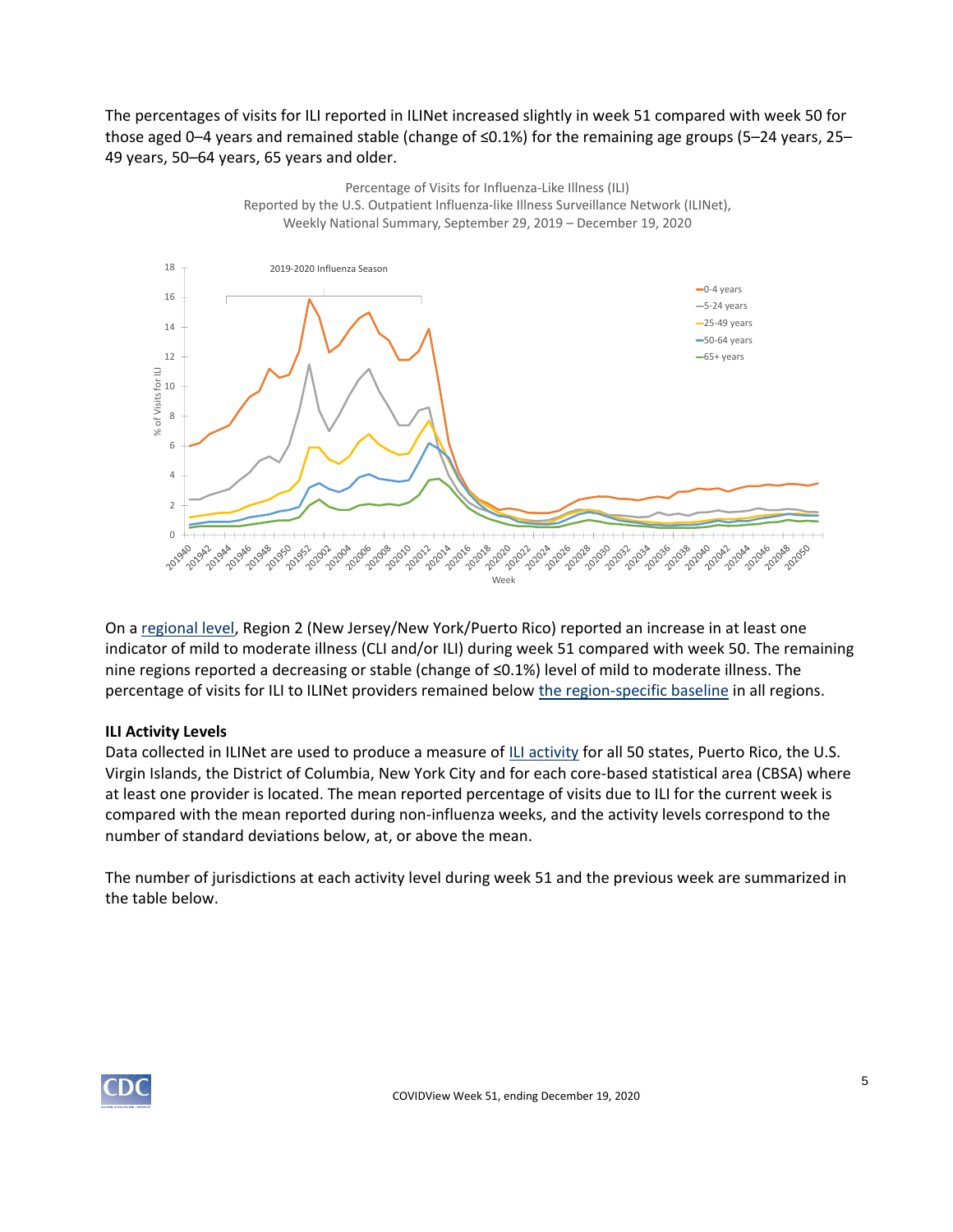| <b>Activity Level</b>    | <b>Number of Jurisdictions</b>            |                                           | <b>Number of CBSAs</b>                    |                                           |  |
|--------------------------|-------------------------------------------|-------------------------------------------|-------------------------------------------|-------------------------------------------|--|
|                          | Week 51<br>(Week ending<br>Dec. 19, 2020) | Week 50<br>(Week ending<br>Dec. 12, 2020) | Week 51<br>(Week ending<br>Dec. 19, 2020) | Week 50<br>(Week ending<br>Dec. 12, 2020) |  |
| <b>Very High</b>         |                                           |                                           |                                           |                                           |  |
| High                     | O                                         |                                           | 6                                         |                                           |  |
| <b>Moderate</b>          |                                           |                                           | 6                                         | 10                                        |  |
| Low                      |                                           |                                           | 51                                        | 44                                        |  |
| <b>Minimal</b>           | 54                                        | 53                                        | 531                                       | 578                                       |  |
| <b>Insufficient Data</b> |                                           |                                           | 335                                       | 294                                       |  |



\*Note: Data collected in ILINet may disproportionally represent certain populations within a state and may not accurately depict the full picture of respiratory disease activity for the whole state. Differences in the data presented here by CDC and independently by some state health departments likely represent differing levels of data completeness with data presented by the state likely being the more complete.

# **Additional information about medically attended outpatient and emergency department visits for ILI and CLI:** [Surveillance Methods](https://www.cdc.gov/coronavirus/2019-ncov/covid-data/covidview/purpose-methods.html#outpatient)

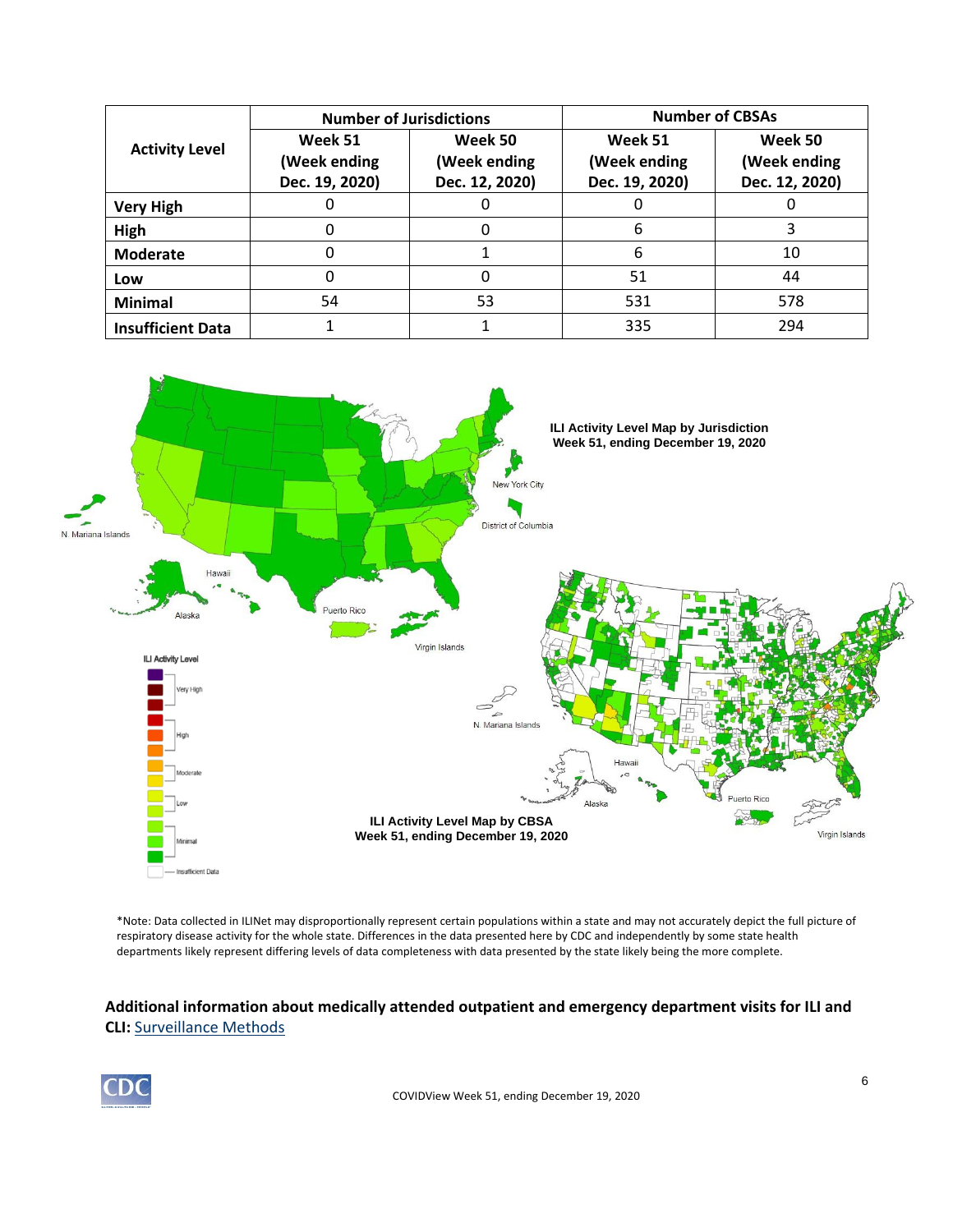### **Hospitalizations**

The COVID-19-Associated Hospitalization Surveillance Network (COVID-NET) conducts population-based surveillance for laboratory-confirmed COVID-19-associated hospitalizations in select counties participating in the Emerging Infections Program (EIP) and the Influenza Hospitalization Surveillance Project (IHSP).

A total of 102,132 laboratory-confirmed COVID-19-associated hospitalizations were reported by sites between March 1, 2020, and December 19, 2020. The overall cumulative hospitalization rate was 313.3 per 100,000 population. Overall weekly hospitalization rates reached their highest point at 16.7 per 100,000 during the week ending November 21, 2020 (MMWR Week 47) and have remained elevated but stable since that time. Hospitalization rates for the most recent weeks are likely to change as additional data are reported for those weeks.



<sup>1</sup>[Additional hospitalization rate data](https://gis.cdc.gov/grasp/COVIDNet/COVID19_3.html) by age group are available.

Among the 102,132 laboratory-confirmed COVID-19-associated hospitalizations, 99,797 (97.7%) had information on race and ethnicity, while collection of race and ethnicity was still pending for 2,335 (2.3%) cases. When examining overall cumulative age-adjusted rates by race and ethnicity, the rate for Hispanic or Latino persons, non-Hispanic American Indian or Alaska Native persons, and non-Hispanic Black persons were approximately 3.6, 3.5, and 3.1 times the rate among non-Hispanic White persons, respectively.

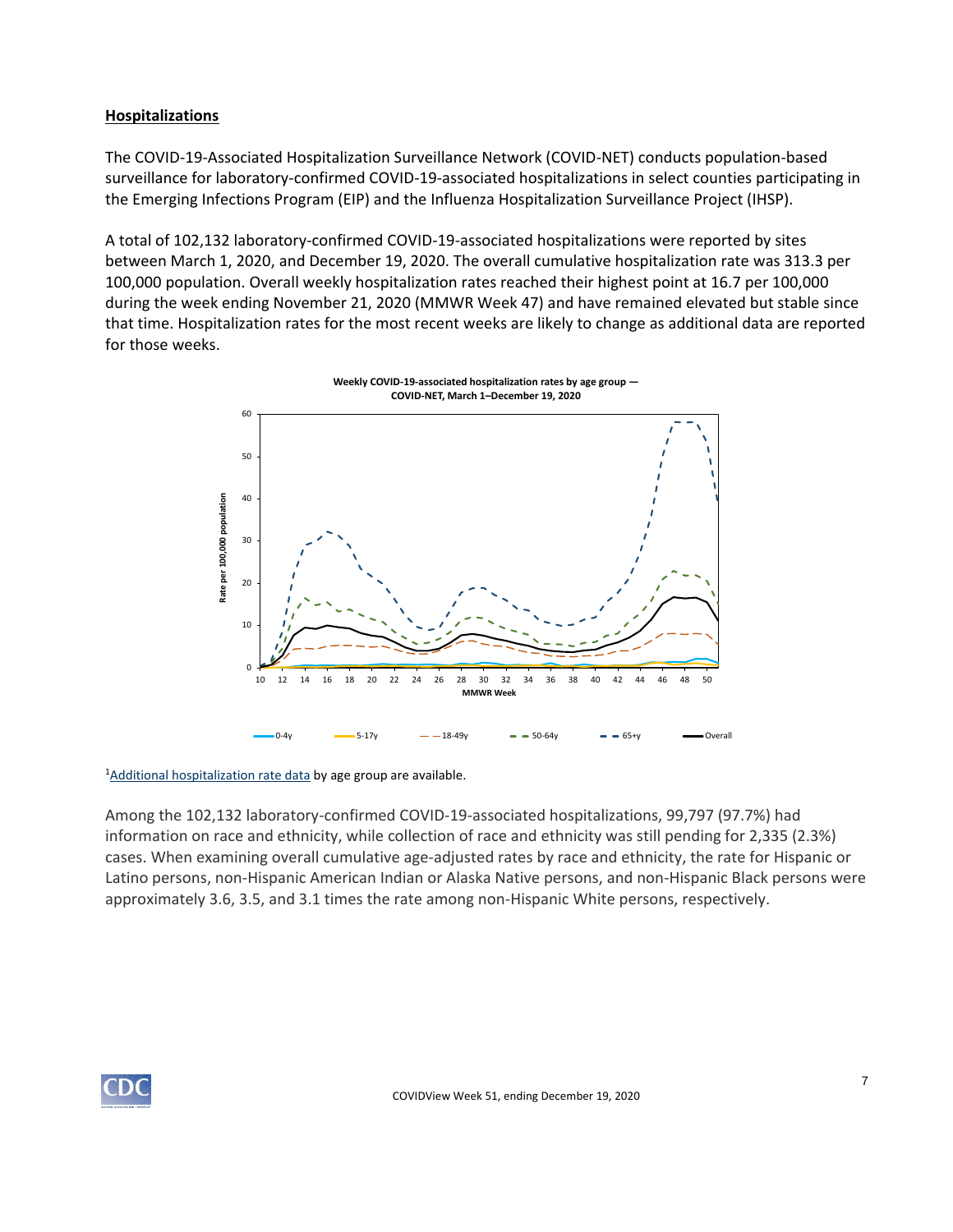

When examining age-stratified crude cumulative hospitalization rates by race and ethnicity, compared with non-Hispanic White persons in the same age group, hospitalization rates were 4.8 times higher among Hispanic or Latino persons aged 0–17 years; 6.3 times higher among non-Hispanic American Indian or Alaska Native persons aged 18–49 years; 4.4 times higher among both non-Hispanic American Indian or Alaska Native and Hispanic or Latino persons aged 50–64 years; and 2.5 times higher among non-Hispanic Black persons aged ≥ 65 years.

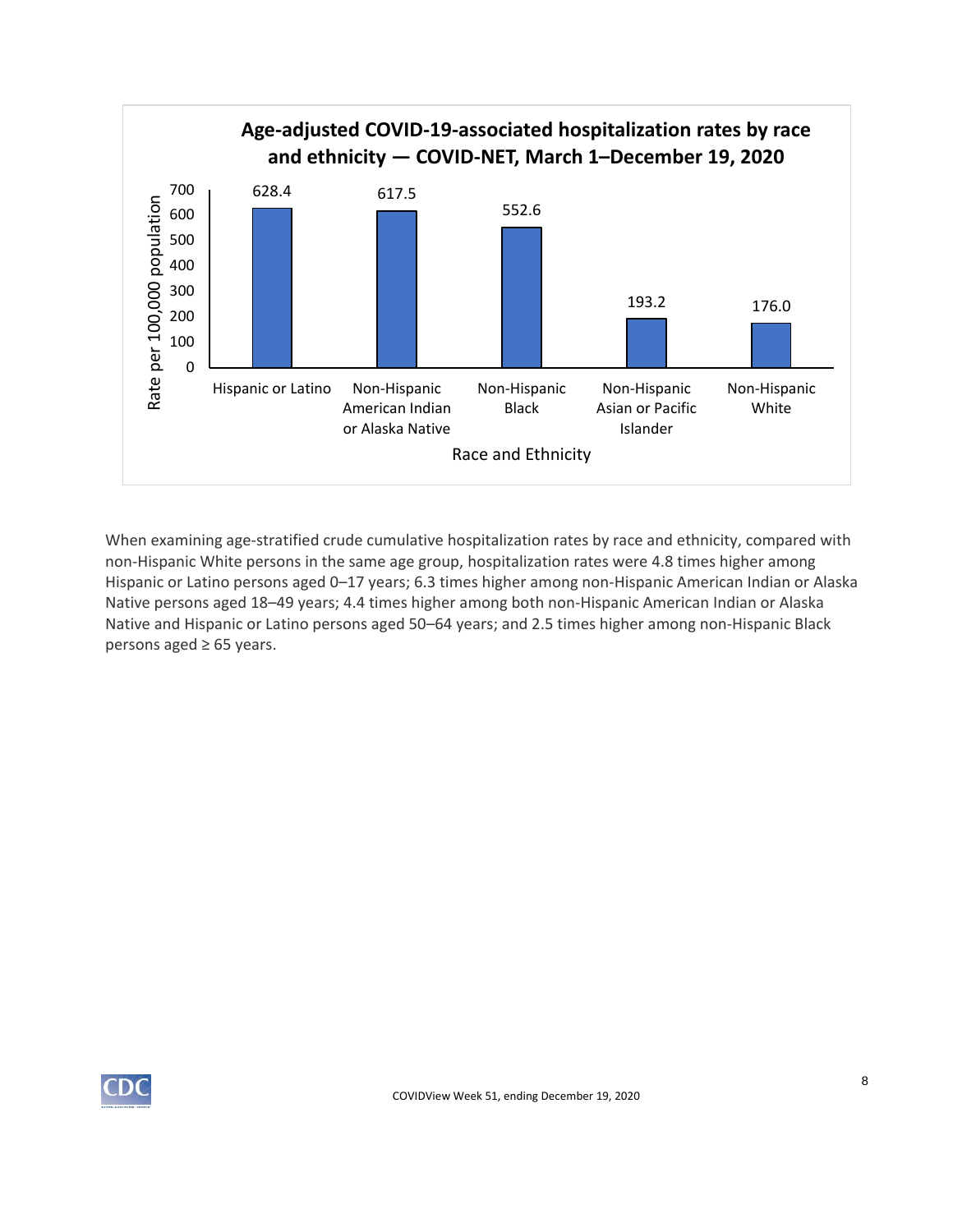|                                                 |                   | <b>Non-Hispanic</b><br><b>Alaska Native</b> |                   | American Indian or Non-Hispanic Black Hispanic or Latino |                   |                              |                   | <b>Non-Hispanic</b><br><b>Asian or Pacific</b><br><b>Islander</b> |                   | <b>Non-Hispanic</b><br>White |
|-------------------------------------------------|-------------------|---------------------------------------------|-------------------|----------------------------------------------------------|-------------------|------------------------------|-------------------|-------------------------------------------------------------------|-------------------|------------------------------|
| Age<br>Category                                 | Rate <sup>1</sup> | Rate<br>Ratio <sup>2,3</sup>                | Rate <sup>1</sup> | Rate<br>Ratio <sup>2,3</sup>                             | Rate <sup>1</sup> | Rate<br>Ratio <sup>2,3</sup> | Rate <sup>1</sup> | Rate<br>Ratio <sup>2,3</sup>                                      | Rate <sup>1</sup> | Rate<br>Ratio <sup>2,3</sup> |
| $0-17$ years                                    | 29.2              | 3.3                                         | 30.2              | 3.4                                                      | 42.0              | 4.8                          | 12.8              | 1.5                                                               | 8.8               | 1.0                          |
| $18 - 49$<br>years                              | 453.6             | 6.3                                         | 299.8             | 4.2                                                      | 433.5             | 6.0                          | 99.3              | 1.4                                                               | 72.2              | 1.0                          |
| $50 - 64$<br>years                              | 1015.6            | 4.4                                         | 846.8             | 3.7                                                      | 1014.6            | 4.4                          | 293.8             | 1.3                                                               | 230.2             | 1.0                          |
| 65+ years                                       | 1438.4            | 2.1                                         | 1664.6            | 2.5                                                      | 1577.7            | 2.3                          | 614.7             | 0.9                                                               | 673.8             | 1.0                          |
| Overall<br>rate <sup>4</sup> (age-<br>adjusted) | 617.5             | 3.5                                         | 552.6             | 3.1                                                      | 628.4             | 3.6                          | 193.2             | 1.1                                                               | 176.0             | 1.0                          |

#### **Hospitalization rates per 100,000 population by age and race and ethnicity – COVID-NET, March 1, 2020-December 19, 2020**

<sup>1</sup> COVID-19-associated hospitalization rates by race and ethnicity are calculated using COVID-NET hospitalizations with known race and ethnicity for the numerator and [NCHS bridged-race population estimates](https://www.cdc.gov/nchs/nvss/bridged_race.htm) for the denominator.

<sup>2</sup> For each age category, rate ratios are the ratios between crude hospitalization rates within each racial and ethnic group and the crude hospitalization rate among non-Hispanic White persons in the same age category.

<sup>3</sup> The highest rate ratio in each age category is presented in **bold**.

<sup>4</sup> Overall rates are adjusted to account for differences in age distributions within race and ethnicity strata in the COVID-NET catchment area; the age strata used for the adjustment include 0–17, 18–49, 50–64, 65-74, 75-84 and 85+ years.

Non-Hispanic White persons and non-Hispanic Black persons represented the highest proportions of hospitalizations reported to COVID-NET, followed by Hispanic or Latino, non-Hispanic Asian or Pacific Islander, and non-Hispanic American Indian or Alaska Native persons. However, some racial and ethnic groups are disproportionately represented among hospitalizations compared with the overall population of the catchment area. Prevalence ratios were highest among non-Hispanic American Indian or Alaska Native persons, followed by non-Hispanic Black persons and Hispanic or Latino persons.

#### **Comparison of proportions of COVID-19-associated hospitalizations, by race and ethnicity,**

#### **COVID–NET, March 1–December 19, 2020**

|                                                          | <b>Non-Hispanic</b><br><b>American Indian</b><br>or Alaska Native | <b>Non-Hispanic</b><br><b>Black</b> | <b>Hispanic or</b><br>Latino | <b>Non-Hispanic</b><br><b>Asian or Pacific</b><br><b>Islander</b> | Non-Hispanic<br>White |
|----------------------------------------------------------|-------------------------------------------------------------------|-------------------------------------|------------------------------|-------------------------------------------------------------------|-----------------------|
| Proportion of COVID-NET<br>hospitalizations <sup>1</sup> | 1.2%                                                              | 27.7%                               | 21.1%                        | 5.1%                                                              | 39.2%                 |
| Proportion of population in<br>COVID-NET catchment area  | 0.7%                                                              | 17.9%                               | 14.1%                        | 8.9%                                                              | 58.5%                 |
| Prevalence ratios <sup>2</sup>                           | 1.7                                                               | 1.5                                 | 1.5                          | 0.6                                                               | 0.7                   |

<sup>1</sup> Persons of multiple races (0.3%) or unknown race and ethnicity (5.5%) are not represented in the table but are included as part of the denominator. <sup>2</sup> Prevalence ratio is calculated as the ratio of the proportion of COVID-NET hospitalizations over the proportion of population in COVID-NET catchment area.

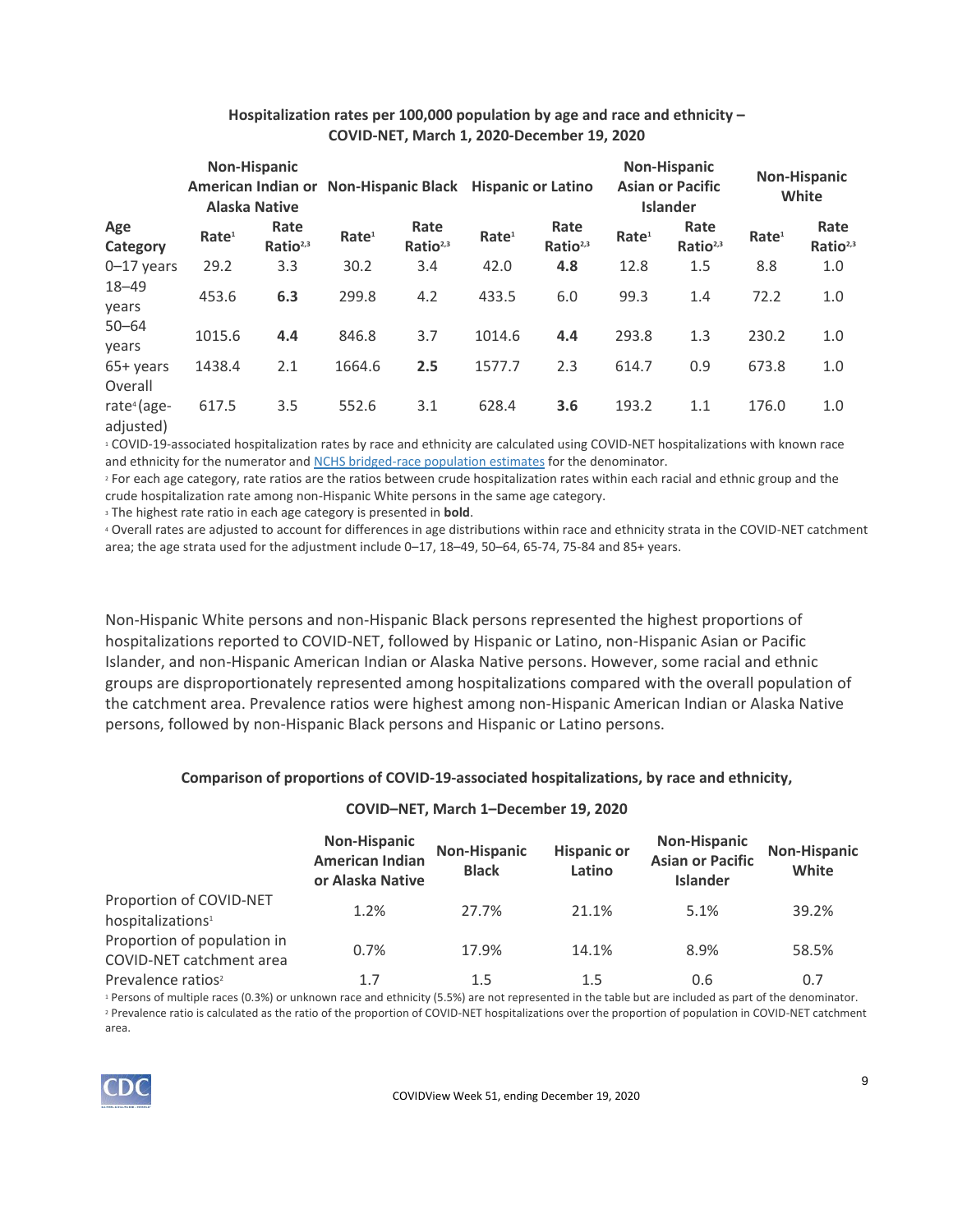For underlying medical conditions, data were restricted to cases reported during March 1–September 30, 2020, due to delays in reporting. During this time frame, [sampling](https://www.cdc.gov/coronavirus/2019-ncov/covid-data/covidview/purpose-methods.html#hospitalization) was conducted among hospitalized adults; therefore, weighted percentages are reported. No sampling was conducted among hospitalized children. Among 15,128 sampled adults hospitalized during March 1–September 30 with information on underlying medical conditions, 90.0% had at least one reported underlying medical condition. The most reported underlying medical conditions were hypertension (56.5%), obesity (48.2%), metabolic disease (42.3%), and cardiovascular disease (32.7%). Among 787 children hospitalized during March 1–September 30 with information on underlying medical conditions, 50.8% had at least one reported underlying medical condition. The most reported underlying medical conditions were obesity (37.8%), neurologic disease (12.9%), and asthma (10.7%).

[Additional data](https://gis.cdc.gov/grasp/COVIDNet/COVID19_5.html) on demographics, signs and symptoms at admission, underlying medical conditions, interventions, outcomes, and discharge diagnoses, stratified by age, sex, and race and ethnicity, are available.

**Additional hospitalization surveillance information:**

[Surveillance Methods](https://www.cdc.gov/coronavirus/2019-ncov/covid-data/covidview/purpose-methods.html#hospitalization) | [Additional rate data](https://gis.cdc.gov/grasp/COVIDNet/COVID19_3.html) | [Additional demographic and clinical data](https://gis.cdc.gov/grasp/COVIDNet/COVID19_5.html)

### **Mortality Surveillance**

The National Center for Health Statistics (NCHS) collects death certificate data from vital statistics offices for all deaths occurring in the United States. Based on death certificate data available on December 23, 2020, the percentage of deaths attributed to pneumonia, influenza, or COVID-19 (PIC) for week 51 was 13.0% and, while it declined compared with the percentage during week 50 (18.5%), it remains above the epidemic threshold of 6.7% and is expected to increase as more death certificates are processed. Among the 2,308 PIC deaths reported for week 51, 1,524 had COVID-19 listed as an underlying or contributing cause of death on the death certificate and four listed influenza, indicating that the current increase in PIC mortality is due primarily to COVID-19 and not influenza.

The weekly percentage of deaths due to PIC increased for nine weeks from early October through the beginning of December to a level that is higher than the July peak. Data for the most recent two weeks currently show a decline, but percentages for recent weeks will likely increase as more death certificates are processed. Weekly mortality surveillance data include a combination of machine-coded and manually coded causes of death collected from death certificates. The percentage of deaths due to PIC is higher among manually coded records than more rapidly available machine-coded records. Due to the additional time needed for manual coding, the initially reported PIC percentages may be lower than percentages calculated from final data.